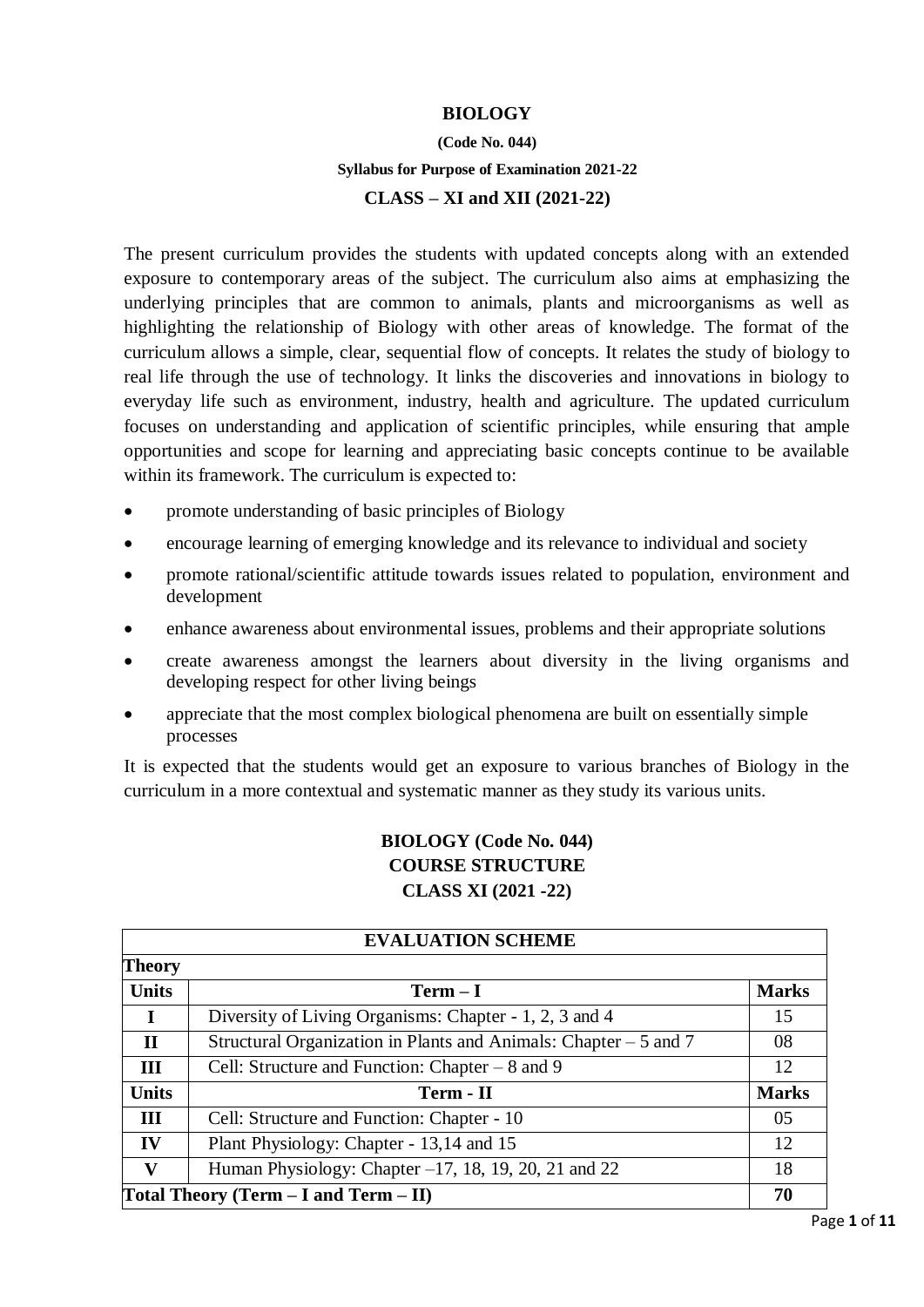| <b>Practicals Term - I</b>  |     |
|-----------------------------|-----|
| <b>Practicals Term - II</b> |     |
| <b>Total</b>                | 100 |

### **THEORY**

#### **Term – I**

### **Unit-I Diversity of Living Organisms**

#### **Chapter-1: The Living World**

What is living? Biodiversity; Need for classification; three domains of life; concept of species and taxonomical hierarchy; binomial nomenclature.

#### **Chapter-2: Biological Classification**

Five kingdom classification; Salient features and classification of Monera, Protista and Fungi into major groups; Lichens, Viruses and Viroids.

#### **Chapter-3: Plant Kingdom**

Salient features and classification of plants into major groups - Algae, Bryophyta, Pteridophyta and Gymnospermae. (salient and distinguishing features and a few examples of each category).

#### **Chapter-4: Animal Kingdom**

Salient features and classification of animals, non-chordates up to phyla level and chordates up to class level (salient features and distinguishing features of a few examples of each category). (No live animals or specimen should be displayed.)

#### **Unit-II Structural Organization in Animals and Plants**

#### **Chapter-5: Morphology of Flowering Plants**

Morphology of inflorescence and flower, Description of 01 family: Solanaceae or Liliaceae (to be dealt along with the relevant experiments of the Practical Syllabus).

#### **Chapter-7: Structural Organization in Animals**

Animal tissues.

### **Unit-III Cell: Structure and Function**

### **Chapter-8: Cell-The Unit of Life**

Cell theory and cell as the basic unit of life, structure of prokaryotic and eukaryotic cells; Plant cell and animal cell; cell envelope; cell membrane, cell wall; cell organelles - structure and function; endomembrane system, endoplasmic reticulum, golgi bodies, lysosomes, vacuoles, mitochondria, ribosomes, plastids, microbodies; cytoskeleton, cilia, flagella, centrioles (ultrastructure and function); nucleus.

#### **Chapter-9: Biomolecules**

Chemical constituents of living cells: biomolecules, structure and function of proteins,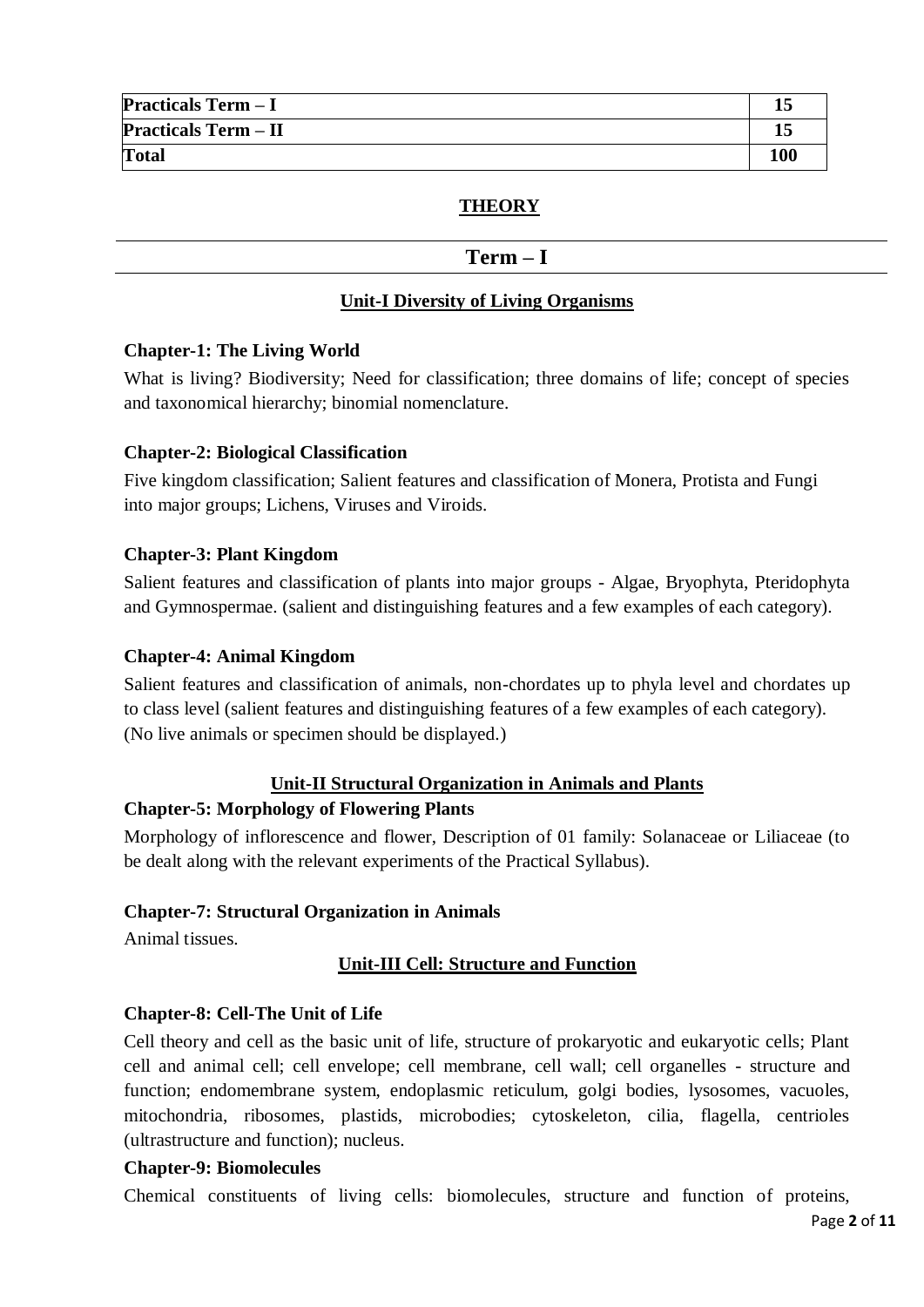carbohydrates, lipids, nucleic acids; Enzymes- types, properties, enzyme action.

## **Term – II**

#### **Unit-III Cell: Structure and Function**

#### **Chapter-10: Cell Cycle and Cell Division**

Cell cycle, mitosis, meiosis and their significance

#### **Unit-IV Plant Physiology**

#### **Chapter-13: Photosynthesis in Higher Plants**

Photosynthesis as a means of autotrophic nutrition; site of photosynthesis, pigments involved in photosynthesis (elementary idea); photochemical and biosynthetic phases of photosynthesis; cyclic and non-cyclic photophosphorylation; chemiosmotic hypothesis; photorespiration; C3 and C4 pathways; factors affecting photosynthesis.

#### **Chapter-14: Respiration in Plants**

Exchange of gases; cellular respiration - glycolysis, fermentation (anaerobic), TCA cycle and electron transport system (aerobic); energy relations - number of ATP molecules generated; amphibolic pathways; respiratory quotient.

#### **Chapter-15: Plant - Growth and Development**

Growth regulators - auxin, gibberellin, cytokinin, ethylene, ABA.

#### **Unit-V Human Physiology**

#### **Chapter-17: Breathing and Exchange of Gases**

Respiratory organs in animals (recall only); Respiratory system in humans; mechanism of breathing and its regulation in humans - exchange of gases, transport of gases and regulation of respiration, respiratory volume; disorders related to respiration - asthma, emphysema, occupational respiratory disorders.

#### **Chapter-18: Body Fluids and Circulation**

Composition of blood, blood groups, coagulation of blood; composition of lymph and its function; human circulatory system - Structure of human heart and blood vessels; cardiac cycle, cardiac output, ECG; double circulation; regulation of cardiac activity; disorders of circulatory system - hypertension, coronary artery disease, angina pectoris, heart failure.

#### **Chapter-19: Excretory Products and their Elimination**

Modes of excretion - ammonotelism, ureotelism, uricotelism; human excretory system – structure and function; urine formation, osmoregulation; regulation of kidney function - renin angiotensin, atrial natriuretic factor, ADH and diabetes insipidus; role of other organs in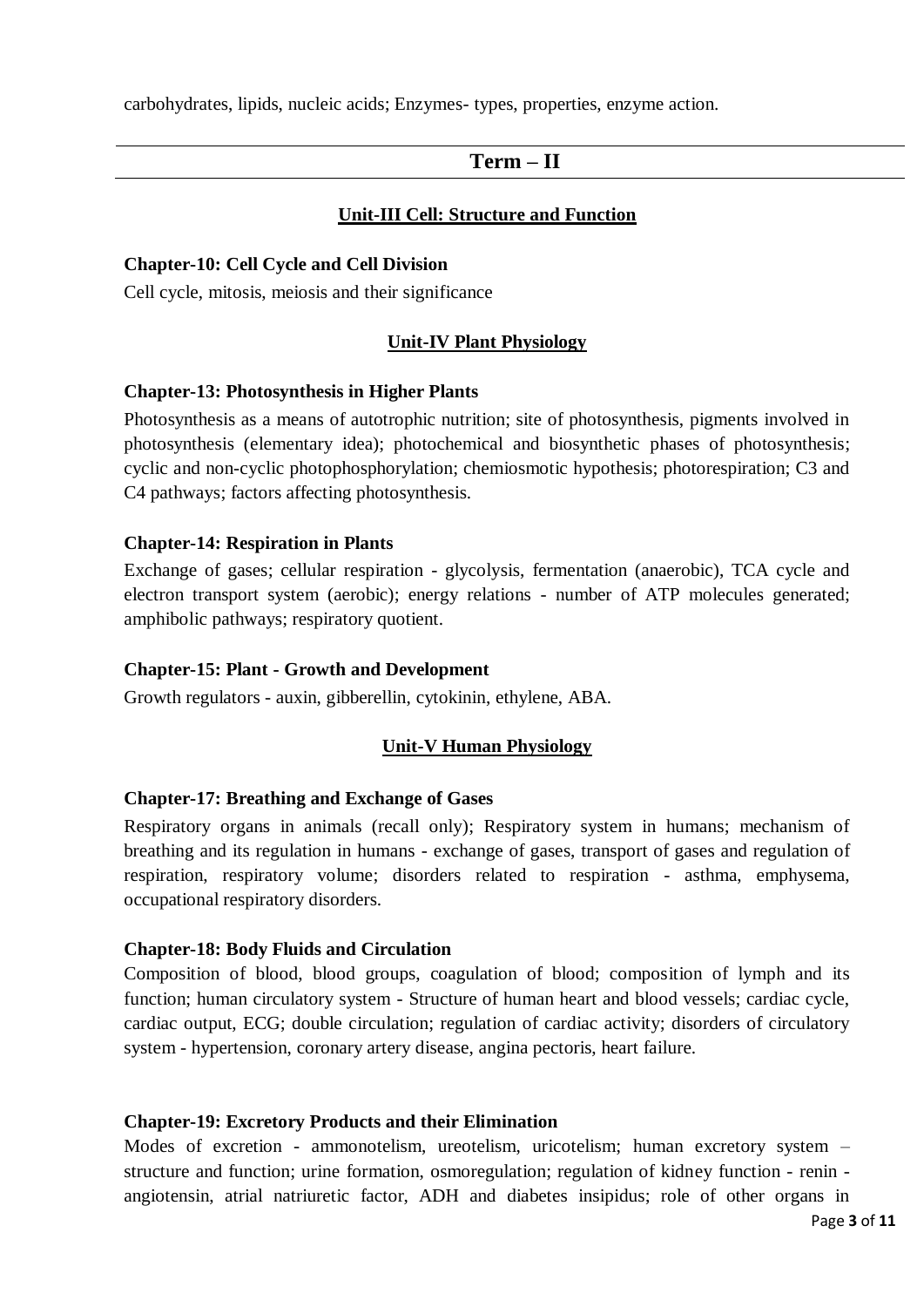excretion; disorders - uremia, renal failure, renal calculi, nephritis; dialysis and artificial kidney, kidney transplant.

#### **Chapter-20: Locomotion and Movement**

Skeletal muscle, contractile proteins and muscle contraction.

#### **Chapter-21: Neural Control and Coordination**

Neuron and nerves; Nervous system in humans - central nervous system; peripheral nervous system and visceral nervous system; generation and conduction of nerve impulse.

#### **Chapter-22: Chemical Coordination and Integration**

Endocrine glands and hormones; human endocrine system - hypothalamus, pituitary, pineal, thyroid, parathyroid, adrenal, pancreas, gonads; mechanism of hormone action (elementary idea); role of hormones as messengers and regulators, hypo - and hyperactivity and related disorders; dwarfism, acromegaly, cretinism, goiter, exophthalmic goiter, diabetes, Addison's disease. **Note:** Diseases related to all the human physiological systems to be taught in brief.

### **PRACTICALS**

#### **Max. Marks: 15 for each Term**

| <b>Evaluation Scheme</b>                                      |                    |                           |              |
|---------------------------------------------------------------|--------------------|---------------------------|--------------|
|                                                               | <b>TERM-I</b>      | <b>TERM - II</b>          | <b>MARKS</b> |
| Part A                                                        |                    |                           |              |
| One Major Experiment                                          | Experiment No. - 1 | Experiment No. $-3$ , 4   | 4            |
| One Minor Experiment                                          | Experiment No. - 2 | Experiment No. $-5, 6, 7$ | 3            |
| Part B                                                        |                    |                           |              |
| Spotting                                                      | B.1, 2, 3          | B.4, 5                    | 3            |
| (3 Spots of 1 mark each)                                      |                    |                           |              |
| Practical Record + Investigatory Project & Record + Viva Voce |                    |                           | 5            |
| <b>Total</b>                                                  |                    |                           | 15           |

**Practicals should be conducted alongside the concepts taught in theory classes.**

### **A: List of Experiments**

### **TERM -I:**

- 1. Study and describe a locally available common flowering plant, from any one family: Solanaceae or Liliaceae (Poaceae, Asteraceae or Brassicaceae can be substituted in case of particular geographical location) including dissection and display of floral whorls, anther and ovary to show number of chambers (floral formulae and floral diagrams).
- 2. Study of osmosis by Potato osmometer.

### **TERM -II:**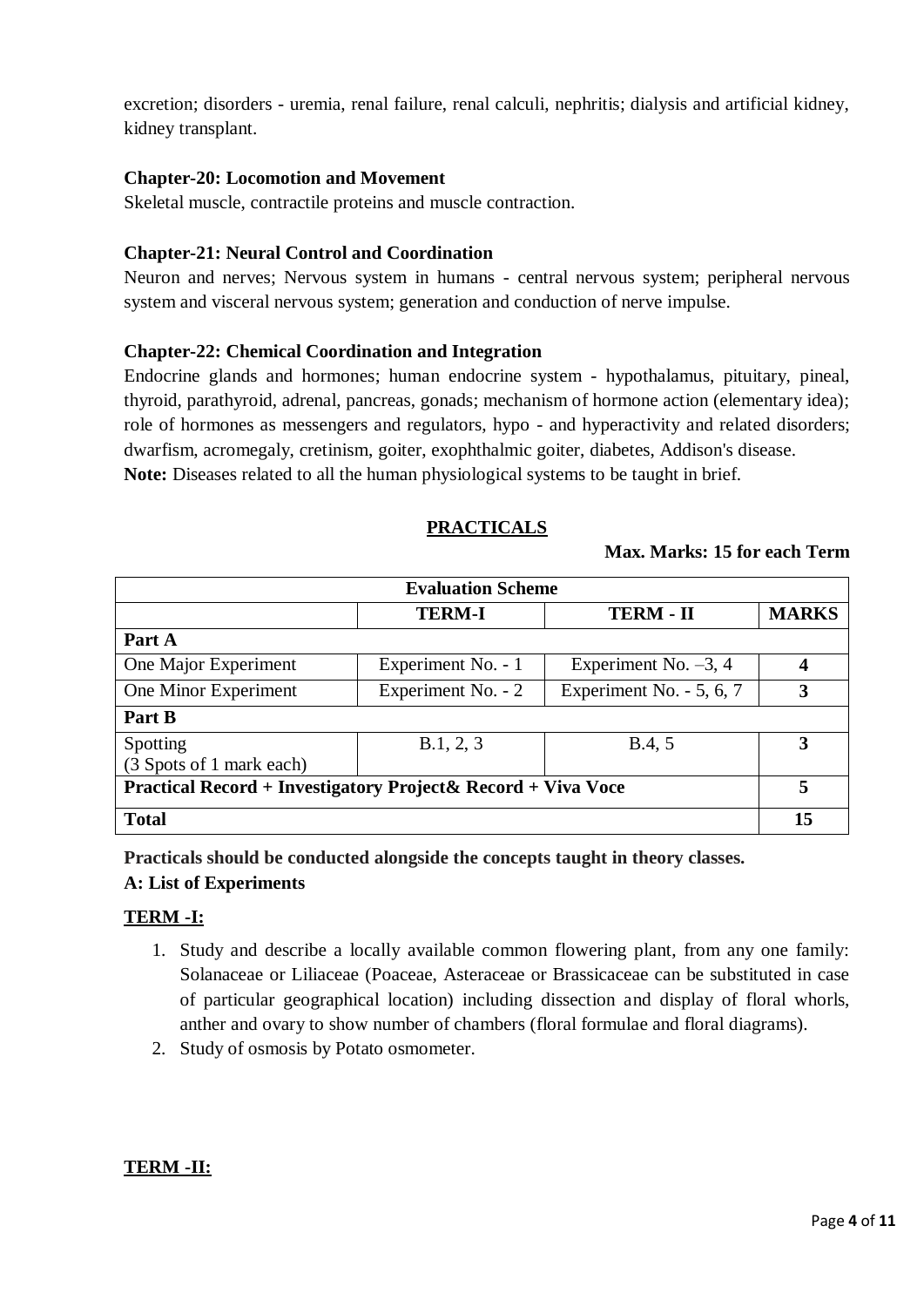- 3. Separation of plant pigments through paper chromatography.
- 4. Study of distribution of stomata in the upper and lower surfaces of leaves.
- 5. Study of the rate of respiration in flower buds/leaf tissue and germinating seeds.
- 6. Test for presence of sugar in urine.
- 7. Test for presence of albumin in urine.

### **B. Study/Observation of the following (spotting):**

## **TERM - I:**

B.1 Parts of a compound microscope.

B.2 Specimens/slides/models and identification with reasons - Bacteria, *Oscillatoria, Spirogyra, Rhizopus*, mushroom, yeast, liverwort, moss, fern, pine, one

monocotyledonous plant, one dicotyledonous plant and one lichen.

B.3 Virtual specimens/slides/models and identifying features of - *Amoeba, Hydra,*liverfluke, *Ascaris*, leech, earthworm, prawn, silkworm, honeybee, snail, starfish, shark, rohu, frog, lizard, pigeon and rabbit.

### **TERM- II :**

B.4 Tissues and diversity in shape and size of animal cells (squamous epithelium, smooth, skeletal and cardiac muscle fibers and mammalian blood smear) through temporary/permanent slides.

B.5 Mitosis in onion root tip cells and animal cells (grasshopper) from permanent slides.

### **Practical Examination for Visually Impaired Students Class XI**

**Note:** The 'Evaluation schemes' and 'General Guidelines' for visually impaired students as given for Class XII may be followed.

**Practicals should be conducted alongside the concepts taught in theory classes.**

A. **Items for Identification/Familiarity with the apparatus /equipments/animal and plant material / chemicals etc. for assessment in practicals (All experiments)**

## **TERM - I:**

- Plants of Solanaceae Brinjal, Petunia, any other or Liliaceae- Any of the Lilies.
- **Compound microscope, Test tube, Petridish, Beaker, Scalpel.**

### **TERM - II:**

- Mushroom, Succulents such as *Aloe vera*/*Kalanchoe*, Raisins, Potatoes.
- Honey comb, Mollusc shell, Model of cockroach, Pigeon and Star fish.
- Chromatography paper, Chromatography chamber, Alcohol.

### B. **List of Practicals:**

## **TERM - I:**

- 1. Study one locally available common flowering plants of the family Solanaceae or Liliaceae and identify inflorescence/flower.
- 2. Study the parts of a compound microscope- eye piece and objective lens, mirror, stage, coarse and fine adjustment knobs.

## **TERM - II:**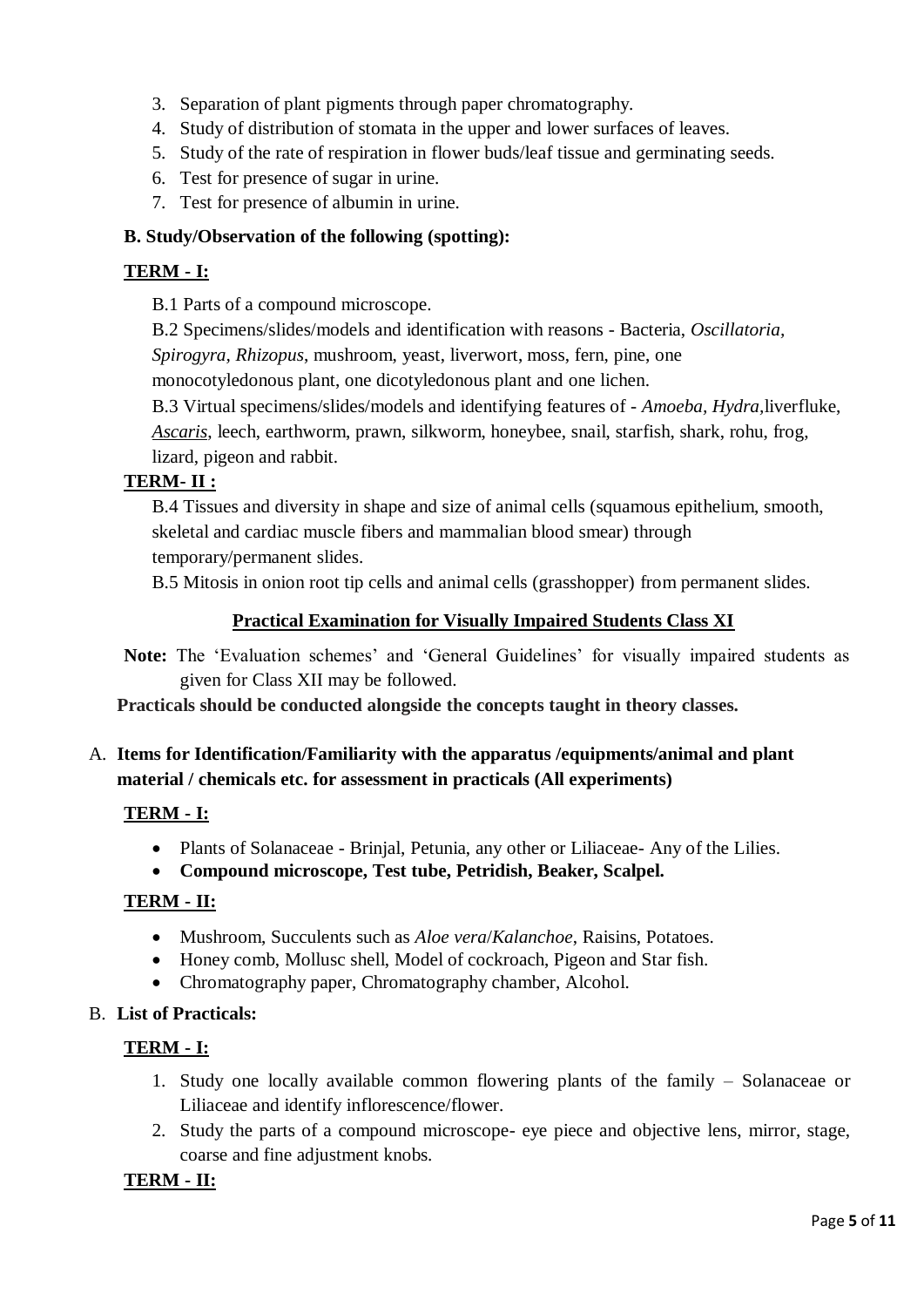- 3. Identify the given specimen of a fungus Mushroom, gymnosperm- pine cone
- 4. Study honey-bee/butterfly, snail shell, Starfish, Pigeon (through models).
- **Note:** The above practicals may be carried out in an experiential manner rather than recording observations.

#### **Prescribed Books:**

- 1. Biology Class-XI, Published by NCERT
- 2. Other related books and manuals brought out by NCERT (including multimedia)

## **BIOLOGY (Code No. 044) COURSE STRUCTURE CLASS XII (2021 - 22)**

| <b>EVALUATION SCHEME</b>    |                                                          |              |  |
|-----------------------------|----------------------------------------------------------|--------------|--|
| <b>Theory</b>               |                                                          |              |  |
| <b>Units</b>                | $Term - I$                                               | <b>Marks</b> |  |
| VI                          | Reproduction: Chapter - 2, 3 and 4                       | 15           |  |
| VII                         | Genetics and Evolution: Chapter $-5$ and 6               | 20           |  |
| <b>Units</b>                | Term - II                                                | <b>Marks</b> |  |
| <b>VIII</b>                 | Biology and Human Welfare: Chapter $-8$ and 10           | 14           |  |
| $\mathbf{I} \mathbf{X}$     | Biotechnology and its Applications: Chapter $-11$ and 12 | 11           |  |
| $\mathbf{X}$                | Ecology and Environment: Chapter $-13$ and 15            | 10           |  |
|                             | Total Theory (Term $-$ I and Term $-$ II)                | 70           |  |
| <b>Practicals Term - I</b>  |                                                          | 15           |  |
| <b>Practicals Term – II</b> |                                                          | 15           |  |
| <b>Total</b>                |                                                          | <b>100</b>   |  |

### **THEORY**

### **TERM - I**

### **Unit-VI Reproduction**

#### **Chapter-2: Sexual Reproduction in Flowering Plants**

Flower structure; development of male and female gametophytes; pollination - types, agencies and examples; outbreeding devices; pollen-pistil interaction; double fertilization; post fertilization events - development of endosperm and embryo, development of seed and formation of fruit; special modes- apomixis, parthenocarpy, polyembryony; Significance of seed dispersal and fruit formation.

#### **Chapter-3: Human Reproduction**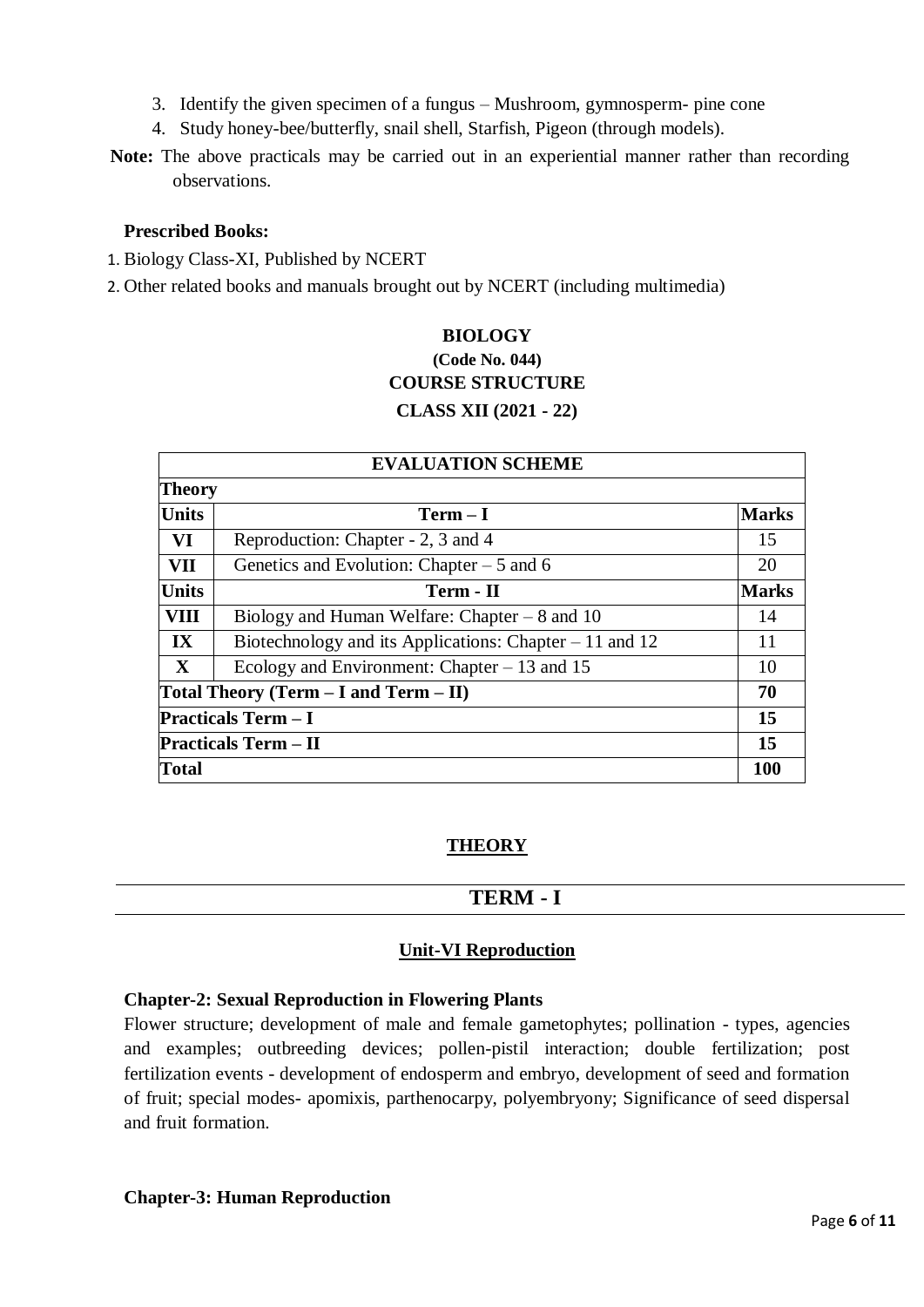Male and female reproductive systems; microscopic anatomy of testis and ovary; gametogenesis - spermatogenesis and oogenesis; menstrual cycle; fertilisation, embryo development upto blastocyst formation, implantation; pregnancy and placenta formation (elementary idea); parturition (elementary idea); lactation (elementary idea).

#### **Chapter-4: Reproductive Health**

Need for reproductive health and prevention of Sexually Transmitted Diseases (STDs); birth control - need and methods, contraception and medical termination of pregnancy (MTP); amniocentesis; infertility and assisted reproductive technologies - IVF, ZIFT, GIFT (elementary idea for general awareness).

### **Unit-VII Genetics and Evolution**

#### **Chapter-5: Principles of Inheritance and Variation**

**Heredity and variation:** Mendelian inheritance; deviations from Mendelism – incomplete dominance, co-dominance, multiple alleles and inheritance of blood groups, pleiotropy; elementary idea of polygenic inheritance; chromosome theory of inheritance; chromosomes and genes; Sex determination - in human being, birds and honey bee; linkage and crossing over; sex linked inheritance - haemophilia, colour blindness; Mendelian disorders in humans -thalassemia; chromosomal disorders in humans; Down's syndrome, Turner's and Klinefelter's syndromes.

#### **Chapter-6: Molecular Basis of Inheritance**

Search for genetic material and DNA as genetic material; Structure of DNA and RNA; DNA packaging; DNA replication; Central Dogma; transcription, genetic code, translation; gene expression and regulation - lac operon; Genome, Human and rice genome projects; DNA fingerprinting.

### **TERM - II**

#### **Unit-VIII Biology and Human Welfare**

#### **Chapter-8: Human Health and Diseases**

Pathogens; parasites causing human diseases (malaria, dengue, chikungunya, filariasis, ascariasis, typhoid, pneumonia, common cold, amoebiasis, ring worm) and their control; Basic concepts of immunology - vaccines; cancer, HIV and AIDS; Adolescence - drug and alcohol abuse.

#### **Chapter-10: Microbes in Human Welfare**

Microbes in food processing, industrial production, sewage treatment, energy generation and microbes as bio-control agents and bio-fertilizers. Antibiotics; production and judicious use.

#### **Unit-IX Biotechnology and its Applications**

### **Chapter-11: Biotechnology - Principles and Processes**

Genetic Engineering (Recombinant DNA Technology).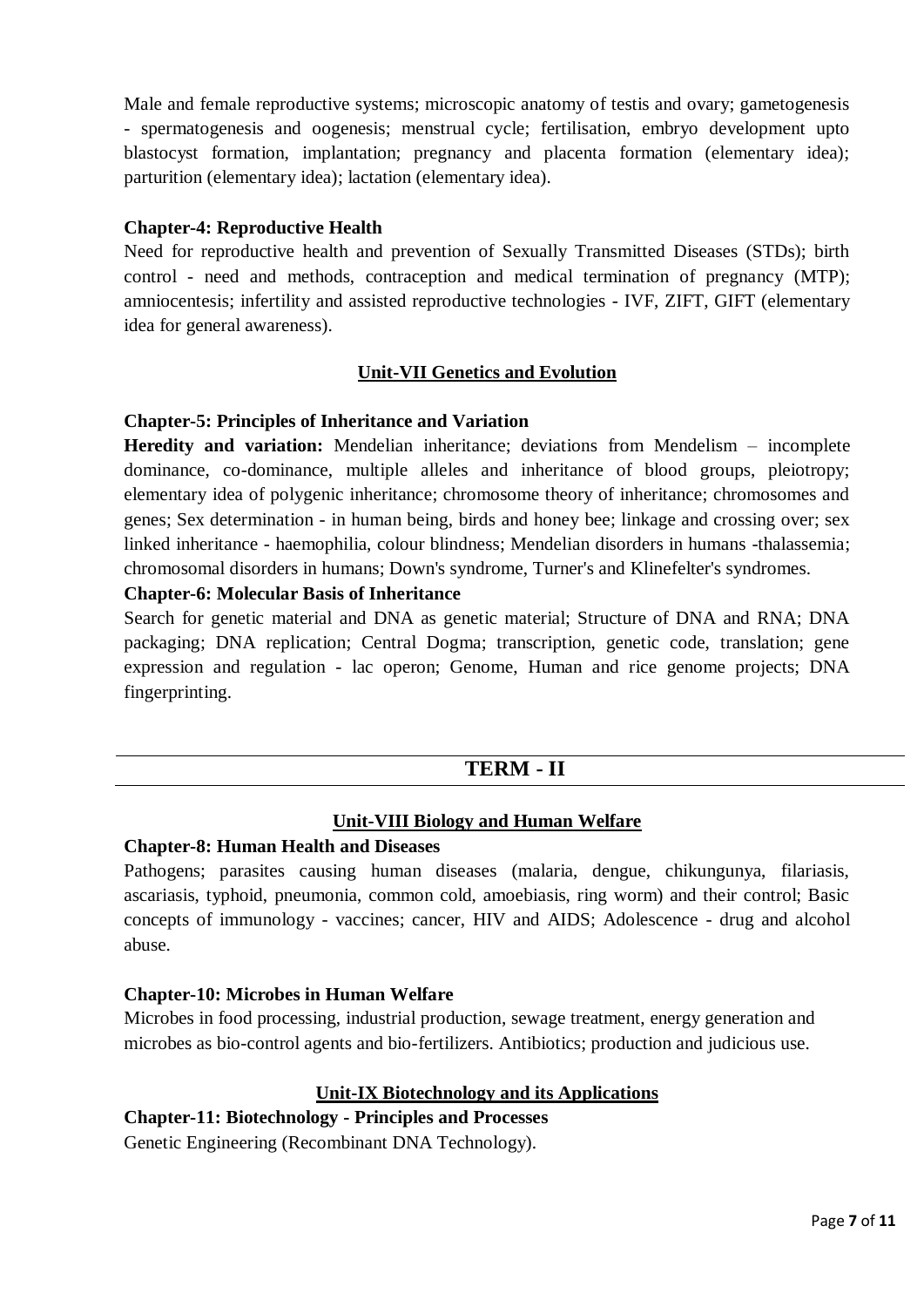### **Chapter-12: Biotechnology and its Application**

Application of biotechnology in health and agriculture: Human insulin and vaccine production, stem cell technology, gene therapy; genetically modified organisms - Bt crops; transgenic animals; biosafety issues, biopiracy and patents.

### **Unit-X Ecology and Environment**

### **Chapter-13: Organisms and Populations**

Organisms and environment: Habitat and niche, population and ecological adaptations; population interactions - mutualism, competition, predation, parasitism; population attributes growth, birth rate and death rate, age distribution.

### **Chapter-15: Biodiversity and its Conservation**

Biodiversity - Concept, patterns, importance; loss of biodiversity; biodiversity conservation; hotspots, endangered organisms, extinction, Red Data Book, Sacred Groves, biosphere reserves, national parks, wildlife, sanctuaries and Ramsar sites.

### **PRACTICALS**

#### **Max. Marks: 15 for each Term**

| <b>Evaluation Scheme</b>                                                 |                     |                         |              |
|--------------------------------------------------------------------------|---------------------|-------------------------|--------------|
|                                                                          | <b>TERM - I</b>     | <b>TERM - II</b>        | <b>MARKS</b> |
| Part A                                                                   |                     |                         |              |
| One Major Experiment                                                     | Experiment No. $-1$ | Experiment No. - 3      | 4            |
| One Minor Experiment                                                     | Experiment No. - 2  | Experiment No. $-4$ , 5 | 3            |
| Part B                                                                   |                     |                         |              |
| Spotting<br>(3 Spots of 1 mark each)                                     | B.1, 2, 3, 4, 5     | B.6, 7, 8               | 3            |
| <b>Practical Record + Investigatory Project &amp; Record + Viva Voce</b> |                     |                         | 5            |
| <b>Total</b>                                                             |                     |                         | 15           |

**Practicals should be conducted alongside the concepts taught in theory classes.**

### **A. List of Experiments**

#### **TERM - I:**

- 1. Isolate DNA from available plant material such as spinach, green pea seeds, papaya, etc.
- 2. Prepare a temporary mount to observe pollen germination.

### **TERM - II:**

- 3. Prepare a temporary mount of onion root tip to study mitosis.
- 4. Collect water from two different water bodies around you and study them for pH, clarity and presence of any living organism
- 5. Collect and study soil from at least two different sites and study them for texture, moisture content, pH and water holding capacity. Correlate with the kinds of plants found in them.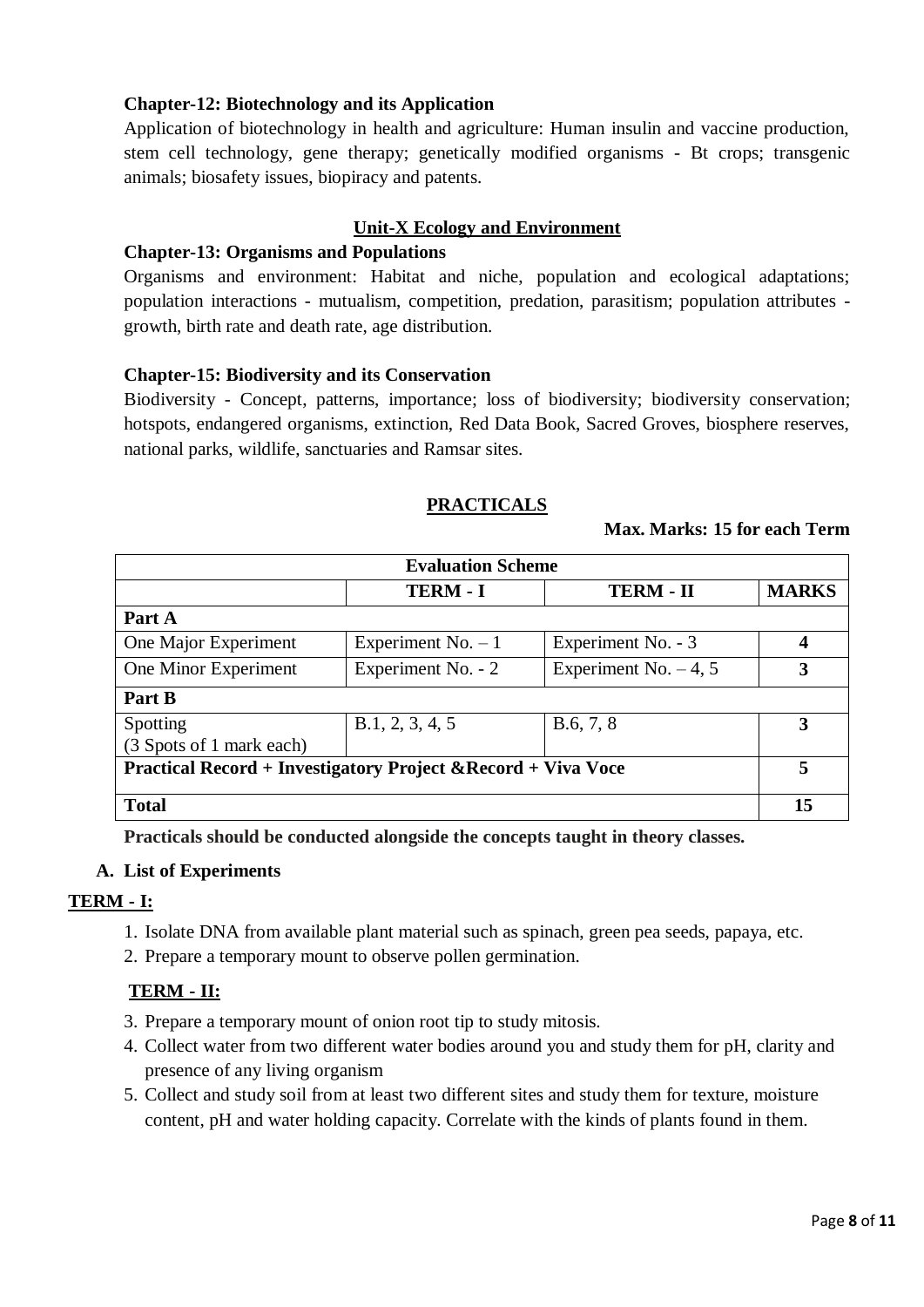## **B. Study/observation of the following (Spotting)**

# **TERM - I:**

- B.1 Flowers adapted to pollination by different agencies (wind, insects, birds).
- B.2 Identification of stages of gamete development, i.e., T.S. of testis and T.S. of ovary through permanent slides (from grasshopper/mice).
- B.3 Meiosis in onion bud cell or grasshopper testis through permanent slides.
- B.4 T.S. of blastula through permanent slides (Mammalian).
- B.5 Prepared pedigree charts of any one of the genetic traits such as rolling of tongue, blood groups, ear lobes, widow's peak and colourblindness.

## **TERM – II:**

- B.6 Common disease causing organisms like *Ascaris, Entamoeba, Plasmodium*, any fungus causing ringworm through permanent slides, models or virtual images. Comment on symptoms of diseases that they cause.
- B.7 Two plants and two animals (models/virtual images) found in xeric conditions. Comment upon their morphological adaptations.
- B.8 Two plants and two animals (models/virtual images) found in aquatic conditions. Comment upon their morphological adaptations.

## **Practical Examination for Visually Impaired Students of Classes XI and XII Evaluation Scheme**

### **Max. Marks: 15 for each Term**

| <b>Topic</b>                                        | <b>Marks</b> |
|-----------------------------------------------------|--------------|
| Identification/Familiarity with the apparatus       |              |
| Written test (Based on given/prescribed practicals) |              |
| Practical Records and Viva                          |              |
| <b>Total</b>                                        | 15           |

### **General Guidelines**

- The practical examination will be of one-hour duration.
- The written examination in practicals for these students will be conducted at the time of practical examination of all other students.
- The written test will be of 30 minutes duration.
- The question paper given to the students should be legibly typed. It should contain a total of 8 practical skill based very short answer type questions. A student would be required to answer any 5 questions.
- A writer may be allowed to such students as per CBSE examination rules.
- All questions included in the question paper should be related to the listed practicals. Every question should require about two minutes to be answered.
- These students are also required to maintain a practical file. A student is expected to record the listed experiments Term -wise as per the specific instructions for each subject. These practicals should be duly checked and signed by the internal examiner.
- The format of writing any experiment in the practical file should include aim, apparatus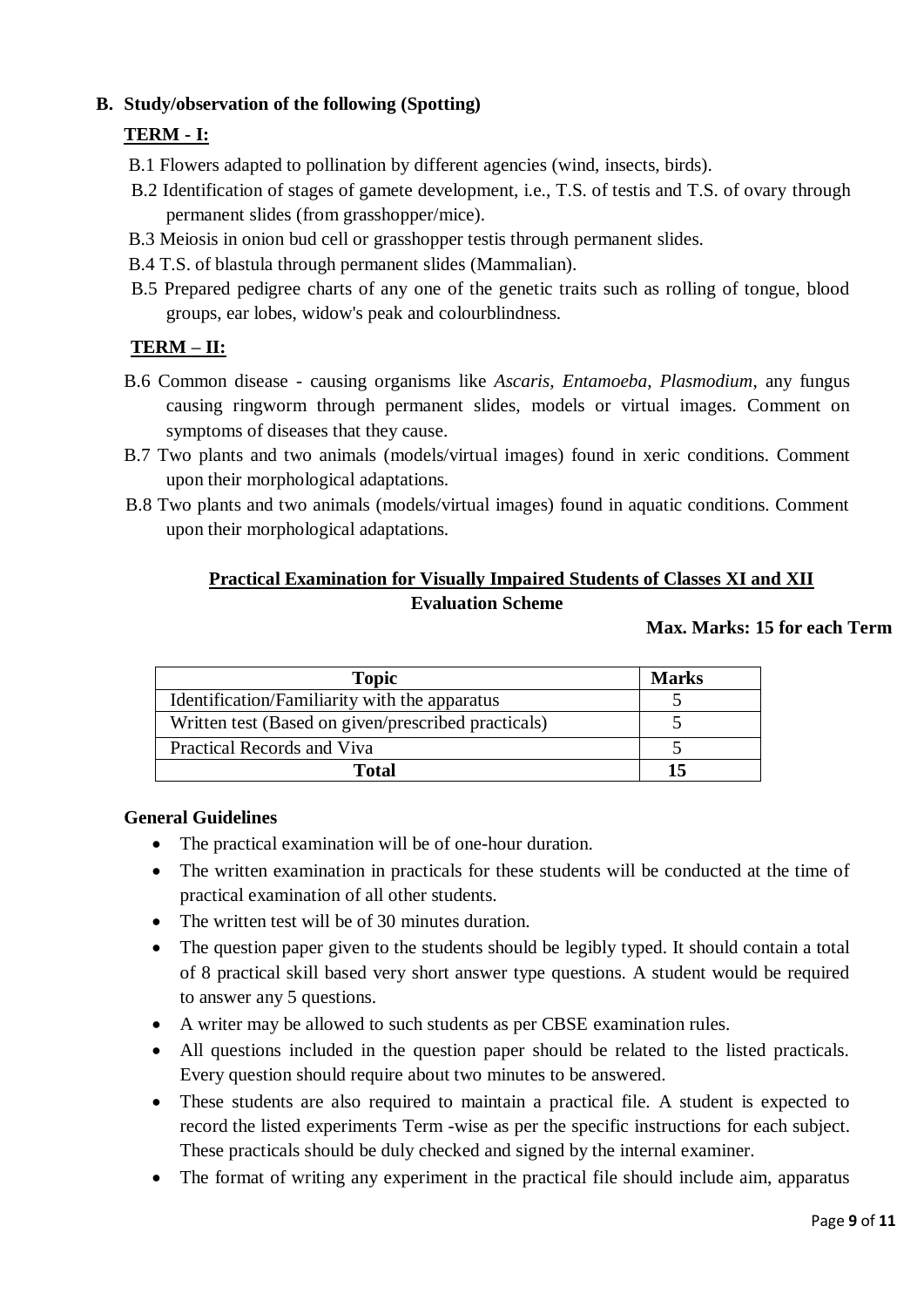required, simple theory, procedure, related practical skills, precautions etc.

- Questions may be generated jointly by the external/internal examiners and used for assessment.
- The viva questions may include questions based on basic theory/principle/concept, apparatus/materials/chemicals required, procedure, precautions, sources of error etc.

### **Class XII**

#### **Practicals should be conducted alongside the concepts taught in theory classes.**

**A. Items for Identification/ familiarity with the apparatus for assessment in practicals (All experiments)** 

### **TERM -I:**

- Beaker, flask, petri plates, test tubes, aluminium foil, paint brush, bunsen burner/spirit lamp/water bath.
- Starch solution, iodine, ice cubes.
- Developmental stages of frog highlighting morula and blastula*.*

### **TERM -II:**

- Soil from different sites- sandy, clayey, loamy; Small potted plants, Cactus/*Opuntia* (model), Large flowers, Maize inflorescence.
- Model of *Ascaris*

### **B. List of Practicals**

### **TERM -I:**

- 1. Study of flowers adapted to pollination by different agencies (wind, insects).
- 2. Identification of T.S of morula or blastula of frog (model).
- 3. Preparation of pedigree charts of genetic traits such as rolling of tongue, colour blindness.

### **TERM -II:**

- 4. Study of the soil obtained from at least two different sites for their texture.
- 5. Identify common disease-causing organisms like *Ascaris (Model)* and learn some common symptoms of the disease that they cause.
- 6. Comment upon the morphological adaptations of plants found in xerophytic conditions.
- **Note:** The above practicals may be carried out in an experiential manner rather than recording observations.

### **Prescribed Books:**

- 1. Biology, Class-XII, Published by NCERT
- 2. Other related books and manuals brought out by NCERT (including multimedia)
- 3. Biology Supplementary Material (Revised). Available on CBSE website.